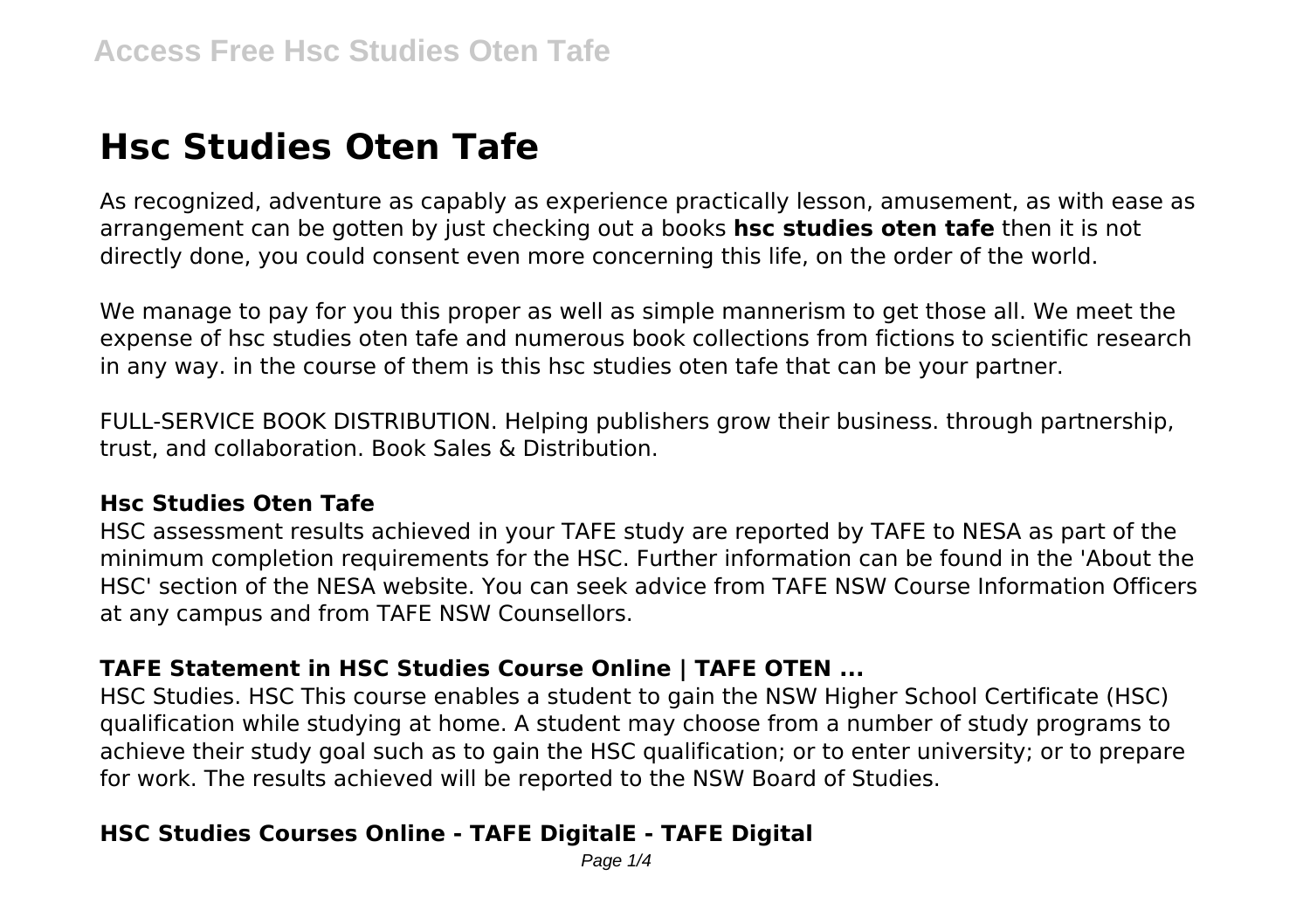HSC Studies. The HSC Studies course enables students to gain the NSW Higher School Certificate (HSC) qualification while studying online at home. Students can choose from a number of study programs to achieve their study goals, such as to gain the HSC qualification, to enter university or another vocational study pathway and to prepare for work. The HSC Studies course comprises Preliminary (Year 11) and HSC (Year 12) subjects.

## **HSC Studies: HSC Studies - OTEN**

Access study documents, get answers to your study questions, and connect with real tutors for HSC 357-19361V : TAFE Statement in HSC Studies - OTEN at TAFE NSW - Sydney Institute. Study Resources Main Menu

# **HSC 357-19361V : TAFE Statement in HSC Studies - OTEN ...**

HSC & Tertiary Preparation Many areas of study require you to have attained your Higher School Certificate (HSC). If you did not complete your schooling, for whatever reason, you can still achieve your study goals by completing HSC or Tertiary Preparation studies through TAFE Digital.

# **HSC & Tertiary Preparation - TAFE Digital**

The NSW Education Standards Authority (NESA) has developed the HSC curriculum and is responsible for managing completion requirements including the final examinations. NESA awards the HSC credential. HSC assessment results achieved in your TAFE study are reported by TAFE to NESA as part of the minimum completion requirements for the HSC.

# **TAFE Statement in HSC Studies - 800-19361 - TAFE NSW**

If you did not complete your schooling, you can still achieve your study goals by completing HSC or Tertiary Preparation studies through TAFE Digital.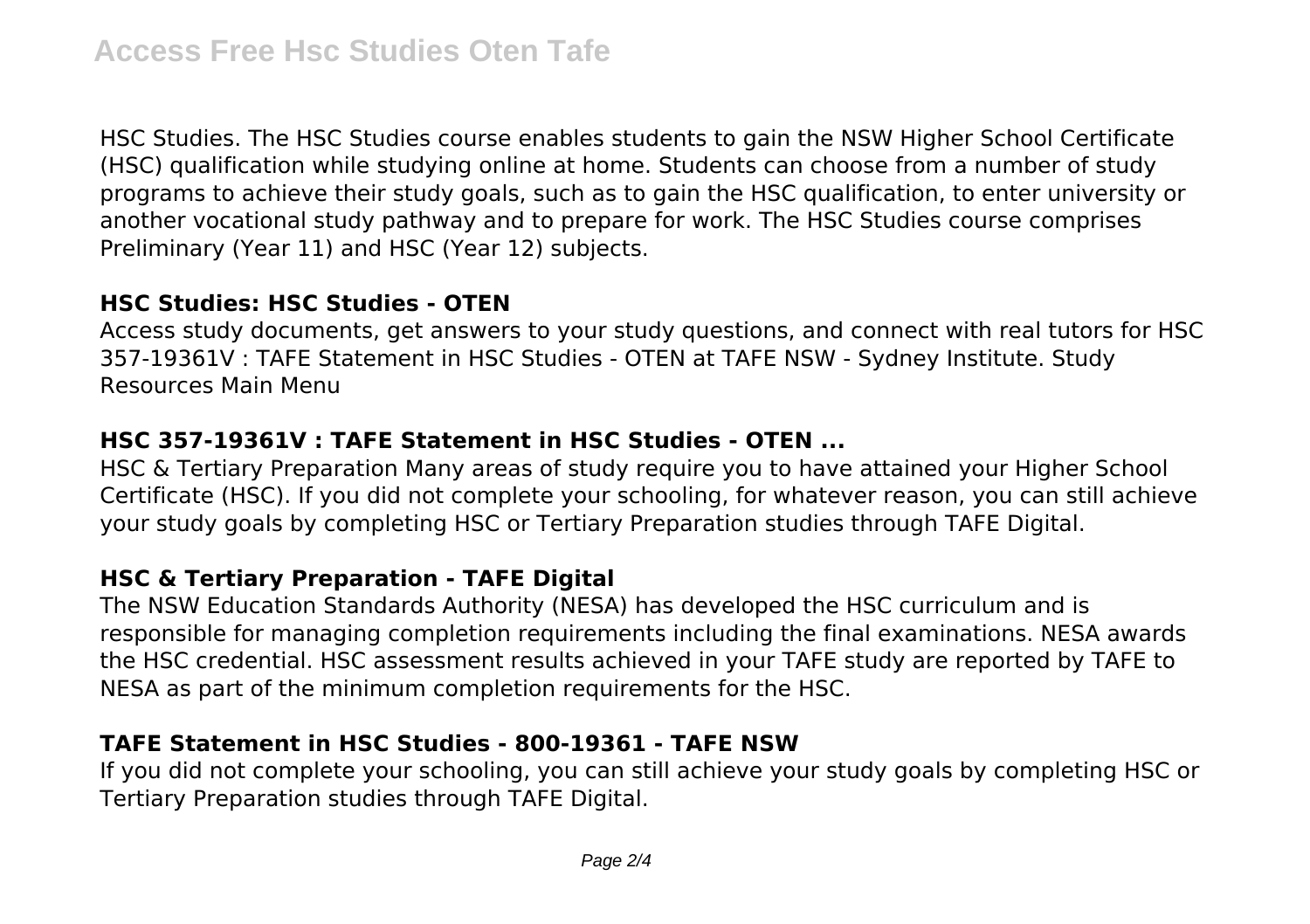## **Site Search - TAFE Digital**

Our HSC and Further Study courses vary from short courses which will provide foundation skills, all the way to preparation for degree-level study. Through the TAFE NSW HSC, Further Study and Career Pathways courses, you can gain the qualifications you need to broaden your career opportunities for a brighter future.

### **HSC, Further Study and Career Pathways Courses - TAFE NSW**

Study accredited TAFE Courses from home, online education with over 200 courses available, TAFE Digital distance education.

## **Online Courses, distance education from home - TAFE Digital**

Year 10 Studies Gymea TAFE - Duration: 1:24. uglyfish230 423 views. ... HSC via distance education at TAFE OTEN - Duration: 2:59. TAFE Digital 359 views. 2:59. Language: English

## **HSC Studies courses @ OTEN**

HSC assessment results achieved in your TAFE study are reported by TAFE to NESA as part of the minimum completion requirements for the HSC. Further information can be found in the 'About the HSC' section of the NESA website. You can seek advice from TAFE NSW Course Information Officers at any campus and from TAFE NSW Counsellors.

# **TAFE Statement in HSC Studies - 165-19361V01 - TAFE NSW**

The NSW Board of Studies (BOS) has developed the HSC curriculum and is responsible for managing completion requirements including the final examinations. The BOS awards the HSC credential. HSC assessment results achieved in your TAFE study are reported by TAFE to the BOS as part of the minimum completion requirements for the HSC.